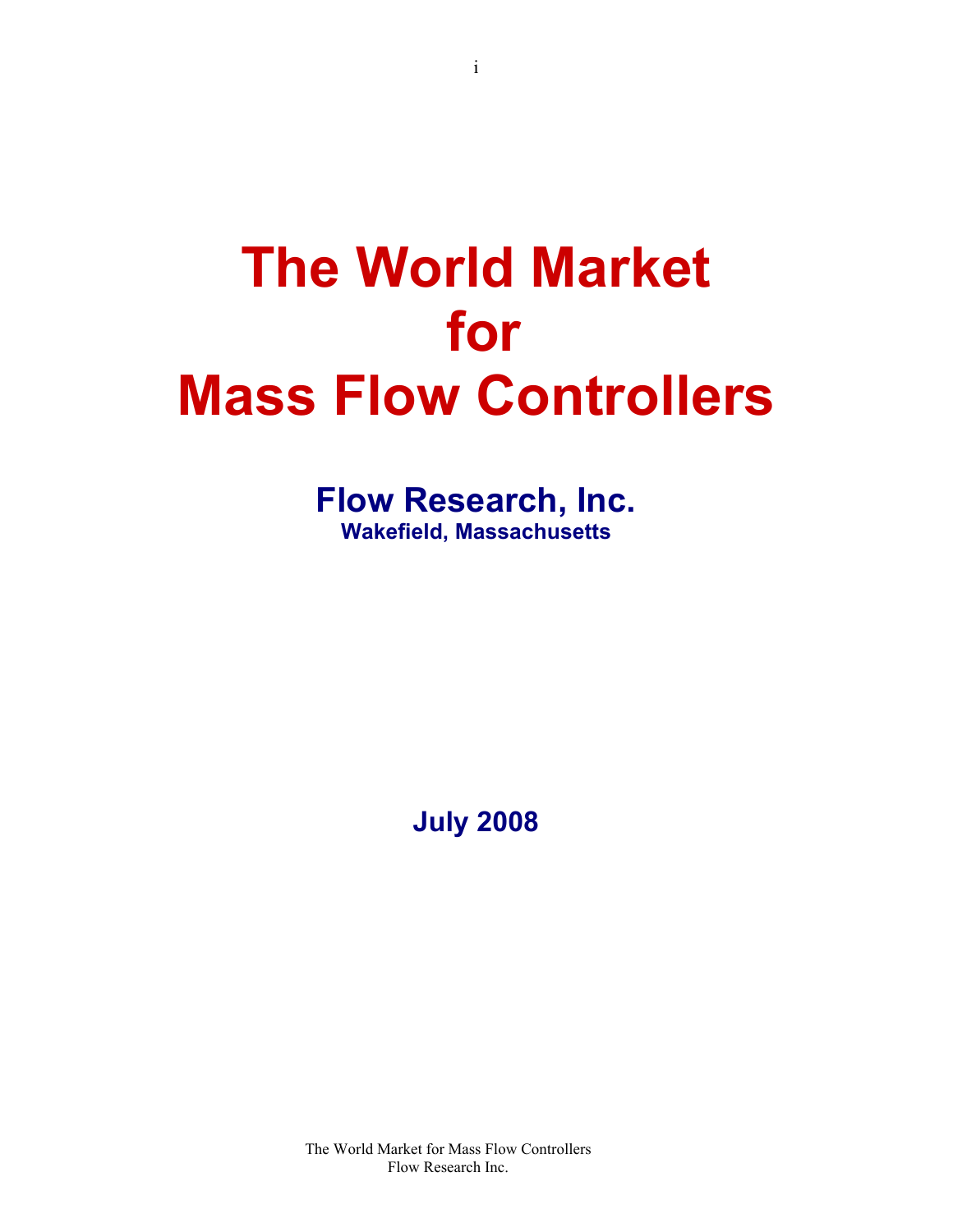**Researched by:** 

**Flow Research, Inc. 27 Water Street – Suite B7 Wakefield, MA 01880** 

**781-245-3200 781-224-7552 (fax) info@flowresearch.com www.flowresearch.com**

**Project Team Jesse Yoder, PhD. - Project Director Norman Weeks Belinda Burum** 

**Published by** 



# **July 2008**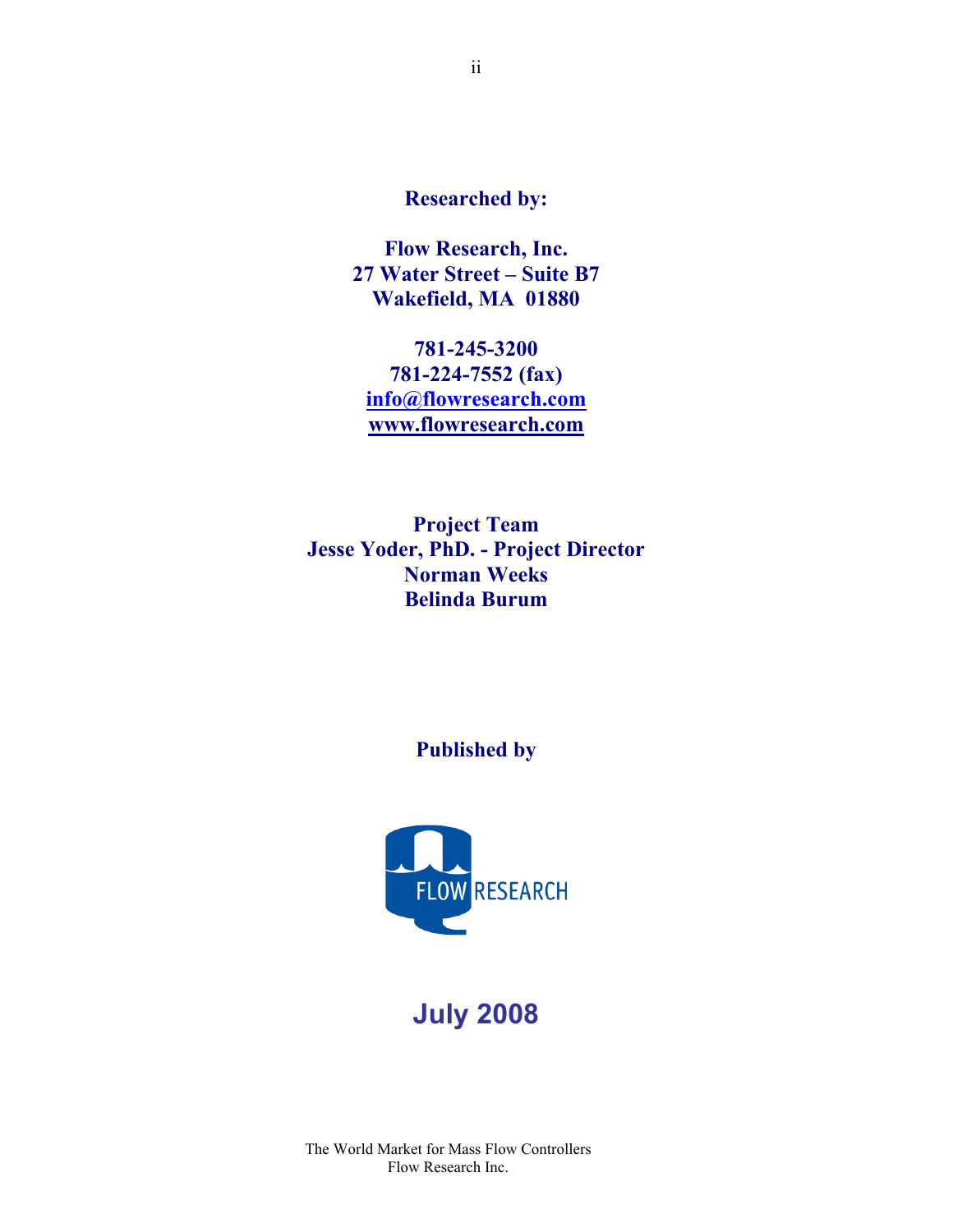The World Market for Mass Flow Controllers Flow Research Inc.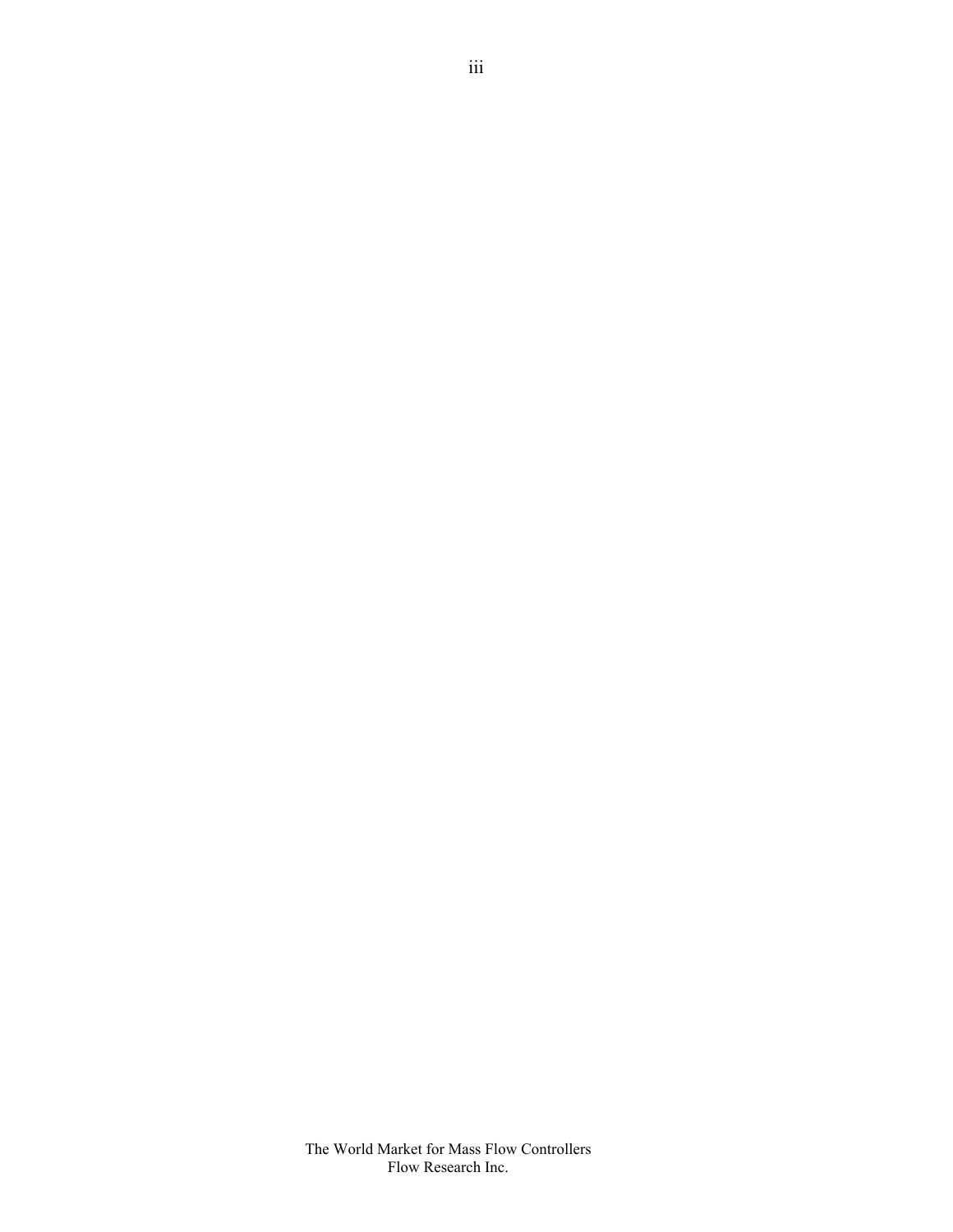The World Market for Mass Flow Controllers Flow Research Inc.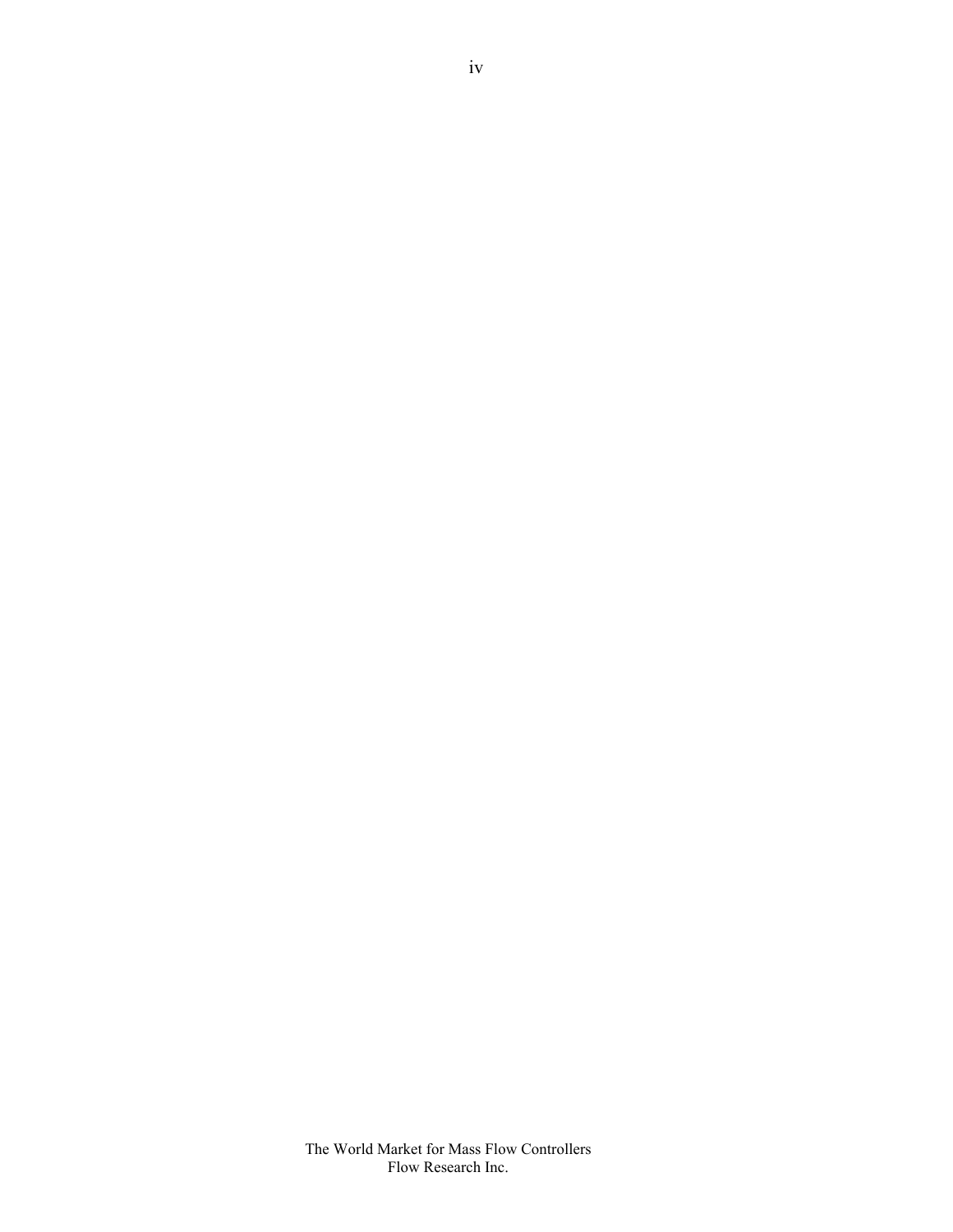| <b>Chapter</b> | <b>Description</b>                                              | <b>Page Number</b> |
|----------------|-----------------------------------------------------------------|--------------------|
| One            |                                                                 |                    |
|                |                                                                 |                    |
|                |                                                                 |                    |
|                |                                                                 |                    |
|                |                                                                 |                    |
|                |                                                                 |                    |
|                |                                                                 |                    |
|                |                                                                 |                    |
|                |                                                                 |                    |
|                | Shipments of Mass Flow Controllers by Region:                   |                    |
|                |                                                                 |                    |
|                | Shipments of Mass Flow Controllers by Type and by Region:       |                    |
|                |                                                                 |                    |
|                |                                                                 |                    |
|                | For Mass Flow Controller Suppliers to the Semiconductor Market, |                    |
|                |                                                                 |                    |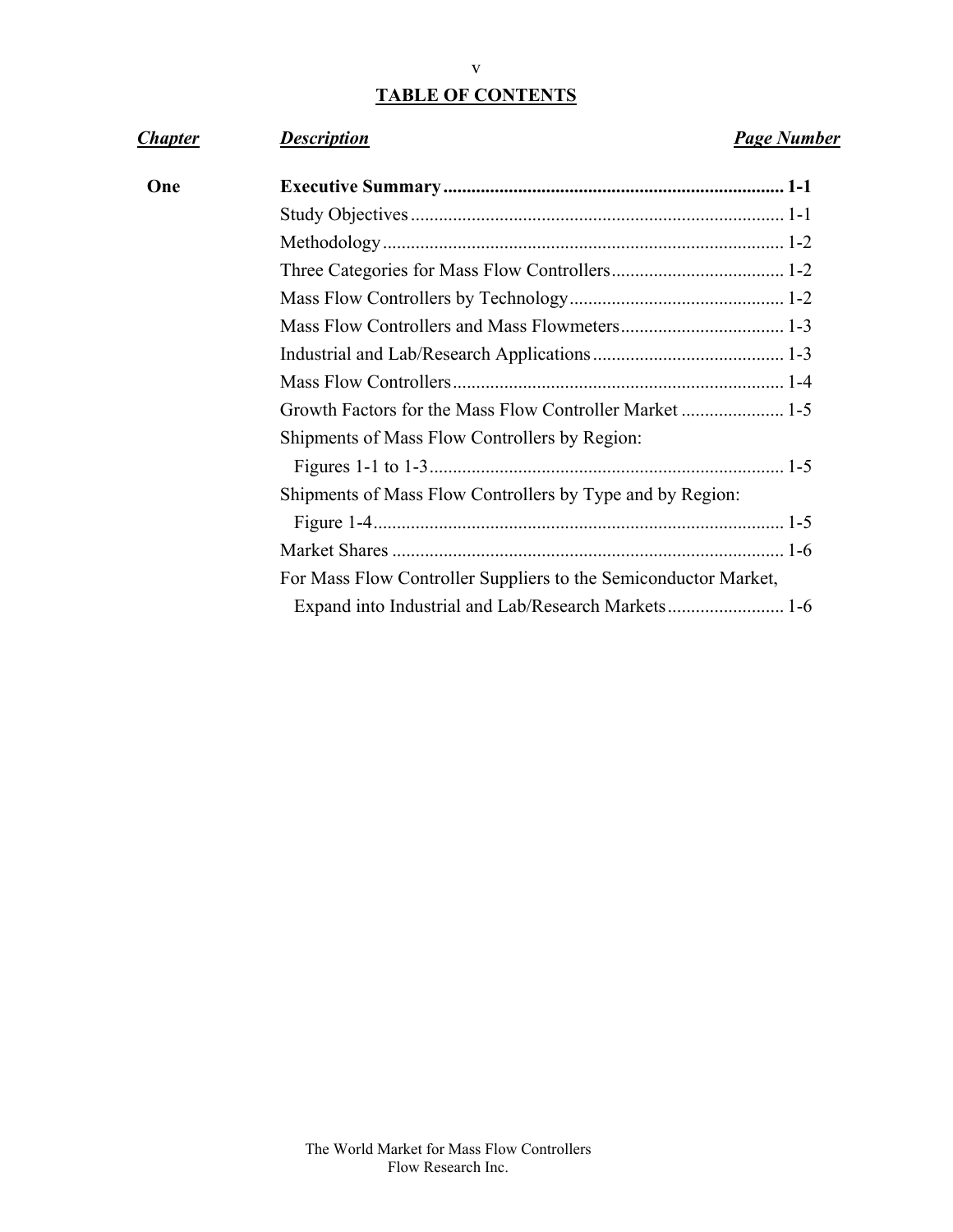| <b>Chapter</b> | <b>Description</b> | <b>Page Number</b> |
|----------------|--------------------|--------------------|
| Two            |                    |                    |
|                |                    |                    |
|                |                    |                    |
|                |                    |                    |
|                |                    |                    |
|                |                    |                    |
|                |                    |                    |
|                |                    |                    |
|                |                    |                    |
|                |                    |                    |
|                |                    |                    |
|                |                    |                    |
|                |                    |                    |
|                |                    |                    |
|                |                    |                    |
|                |                    |                    |
|                |                    |                    |
|                |                    |                    |
|                |                    |                    |
|                |                    |                    |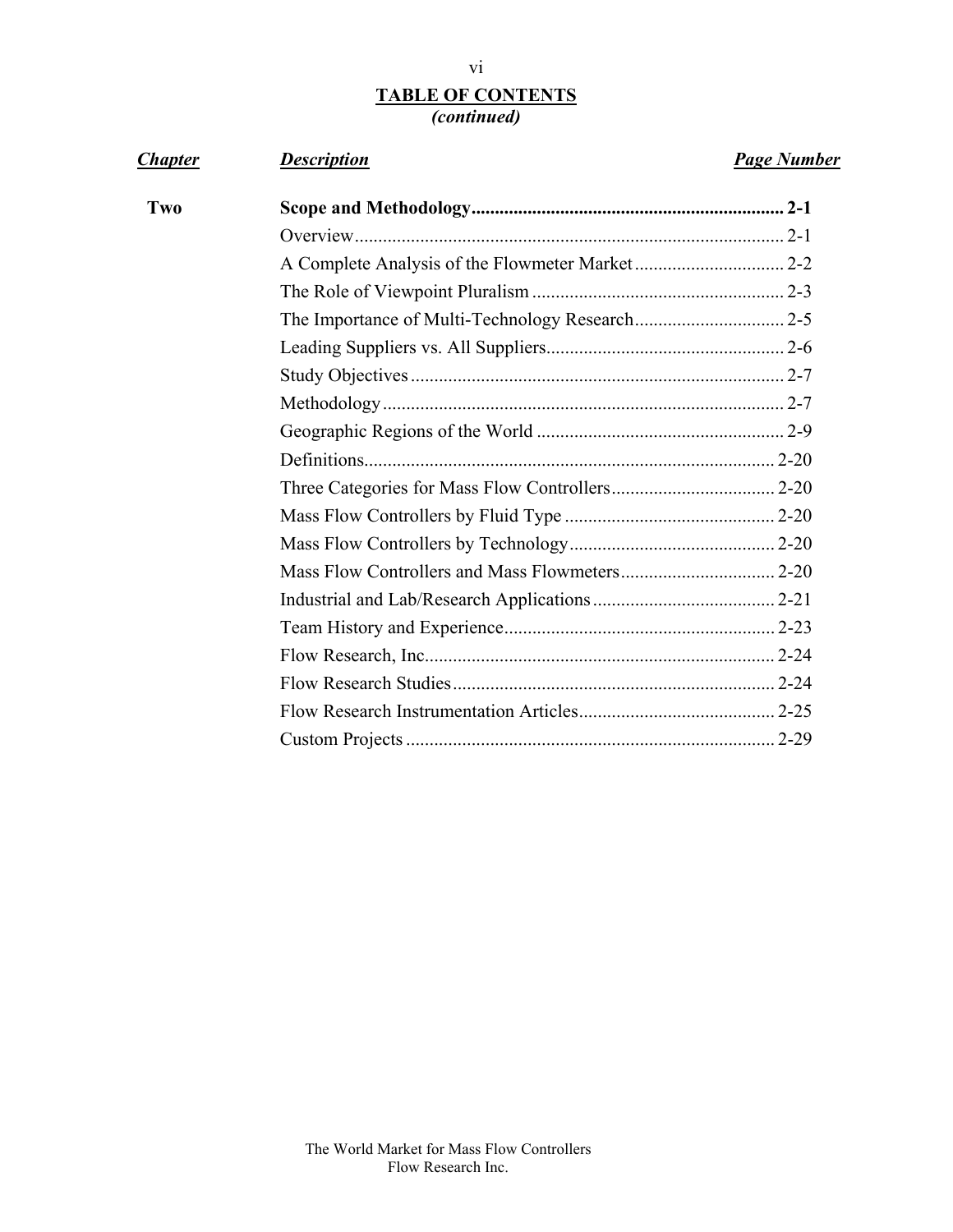**Chapter Description Three** Advantage and Disadvantages of Different Types of Flowmeters .... 3-9 MKS Instruments 3-30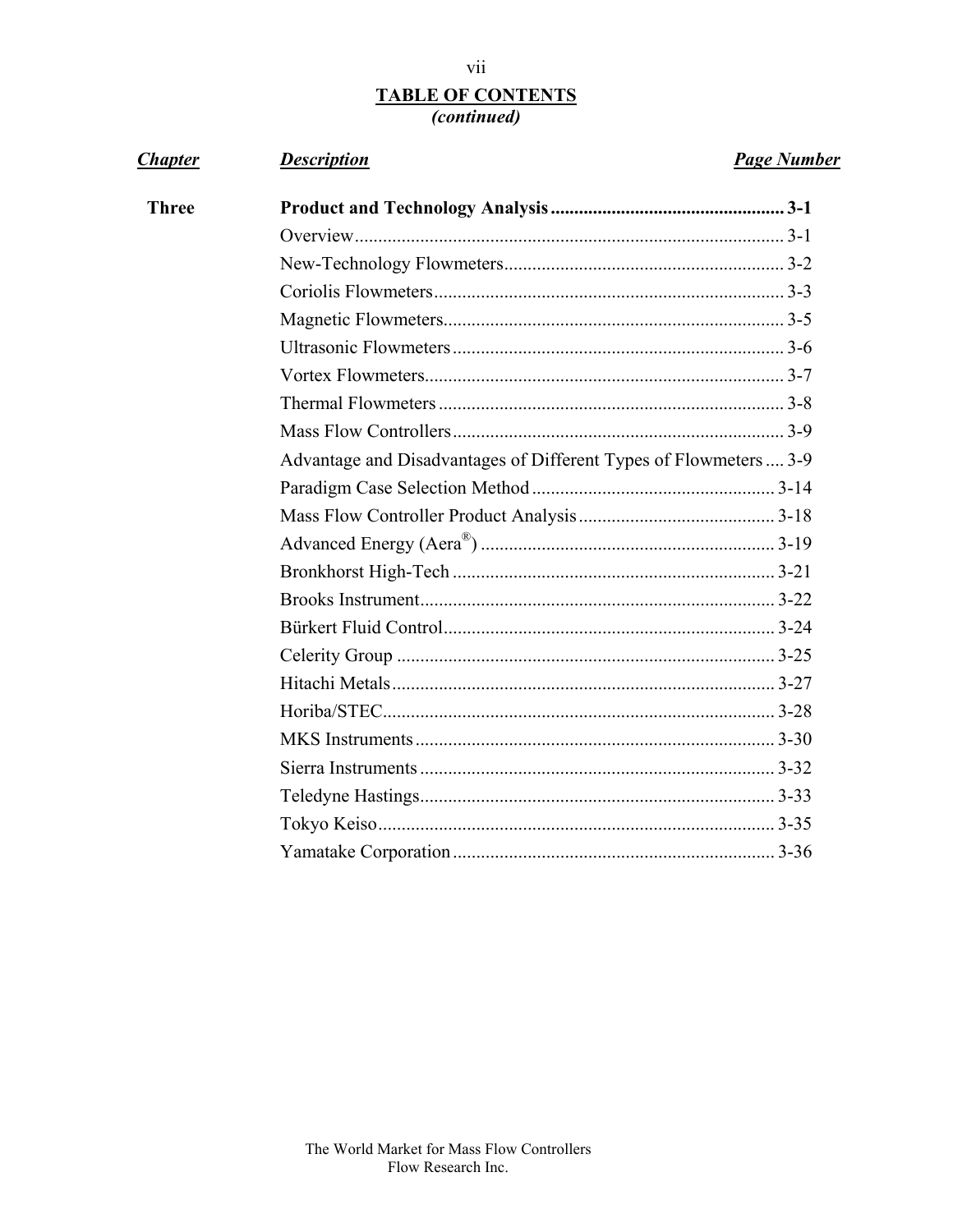| <b>Chapter</b> | <b>Description</b>                                             | <b>Page Number</b> |
|----------------|----------------------------------------------------------------|--------------------|
| <b>Four</b>    | <b>Mass Flow Controller Market Size and Forecast  4-1</b>      |                    |
|                |                                                                |                    |
|                | The Continued Need for Mass Flow Controllers in the            |                    |
|                |                                                                |                    |
|                | The Drive for Alternative Energy Will Fuel the Use of Mass     |                    |
|                |                                                                |                    |
|                | End-Users Will Opt for the Automation Provided by Mass Flow    |                    |
|                |                                                                |                    |
|                | The Emerging Markets, Including China and India, Will Continue |                    |
|                |                                                                |                    |
|                | Factors Limiting the Growth of Mass Flow Controllers 4-4       |                    |
|                |                                                                |                    |
|                |                                                                |                    |
|                |                                                                |                    |
|                | Shipments of Mass Flow Controllers by Region:                  |                    |
|                |                                                                |                    |
|                | Average Selling Price of Mass Flow Controllers by Region:      |                    |
|                |                                                                |                    |
|                | Shipments of Mass Flow Controllers by Type and by Region:      |                    |
|                |                                                                |                    |
|                | Average Selling Price of Mass Flow Controllers by Type and     |                    |
|                |                                                                |                    |
|                | Shipments of Mass Flow Controllers by Technology and           |                    |
|                |                                                                |                    |
|                | Shipments of Mass Flow Controllers by Control Function and     |                    |
|                |                                                                |                    |
|                | Shipments of Mass Flow Controllers by Industrial Segment and   |                    |
|                |                                                                |                    |
|                | Shipments of Mass Flow Controllers by Distribution Channel:    |                    |
|                |                                                                |                    |
|                | Shipments of Mass Flow Controllers by Customer Type:           |                    |
|                |                                                                |                    |

# viii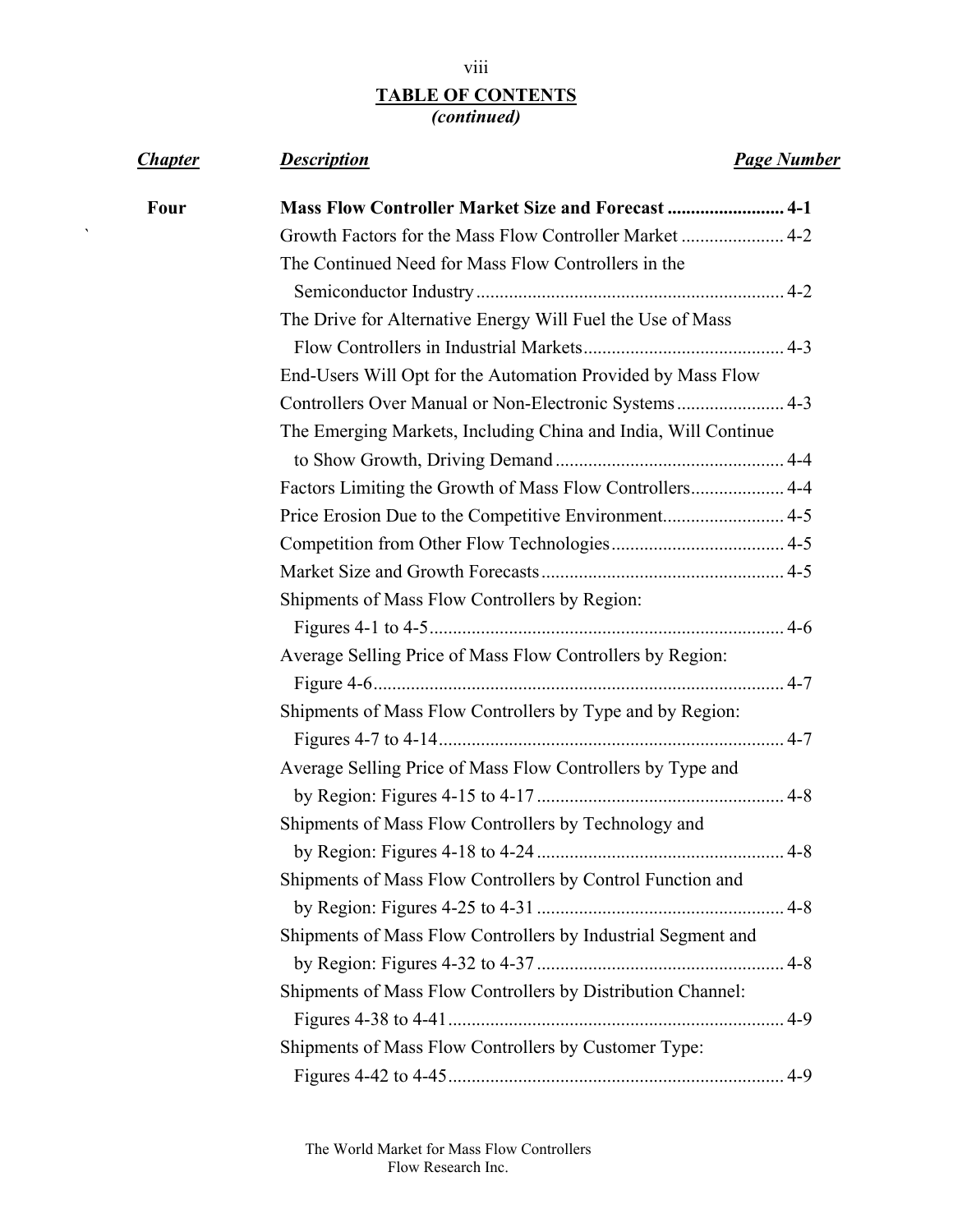| <b>Chapter</b> | <b>Description</b>                                                 | <b>Page Number</b> |
|----------------|--------------------------------------------------------------------|--------------------|
| <b>Five</b>    |                                                                    |                    |
|                |                                                                    |                    |
|                | Market Shares for Mass Flow Controllers by Geographic Region 5-1   |                    |
| <b>Six</b>     |                                                                    |                    |
|                |                                                                    |                    |
|                | For Mass Flow Controller Suppliers to the Semiconductor Market,    |                    |
|                |                                                                    |                    |
|                |                                                                    |                    |
|                | Survey End-Users Regularly, and Listen to What They Say 6-3        |                    |
|                |                                                                    |                    |
|                | When Consolidating Product Lines, Provide a Migration Path for     |                    |
|                |                                                                    |                    |
|                | Create a Coherent and Understandable Product Naming System 6-6     |                    |
|                |                                                                    |                    |
|                | Educate Your Customers about Mass Flow Controller Technology . 6-9 |                    |
|                | Invest in Smart Flowmeters, and in Communications Protocols 6-10   |                    |
| <b>Seven</b>   |                                                                    |                    |
|                |                                                                    |                    |
|                |                                                                    |                    |
|                |                                                                    |                    |
|                |                                                                    |                    |
|                |                                                                    |                    |
|                |                                                                    |                    |
|                |                                                                    |                    |
|                |                                                                    |                    |
|                |                                                                    |                    |
|                |                                                                    |                    |
|                |                                                                    |                    |
|                |                                                                    |                    |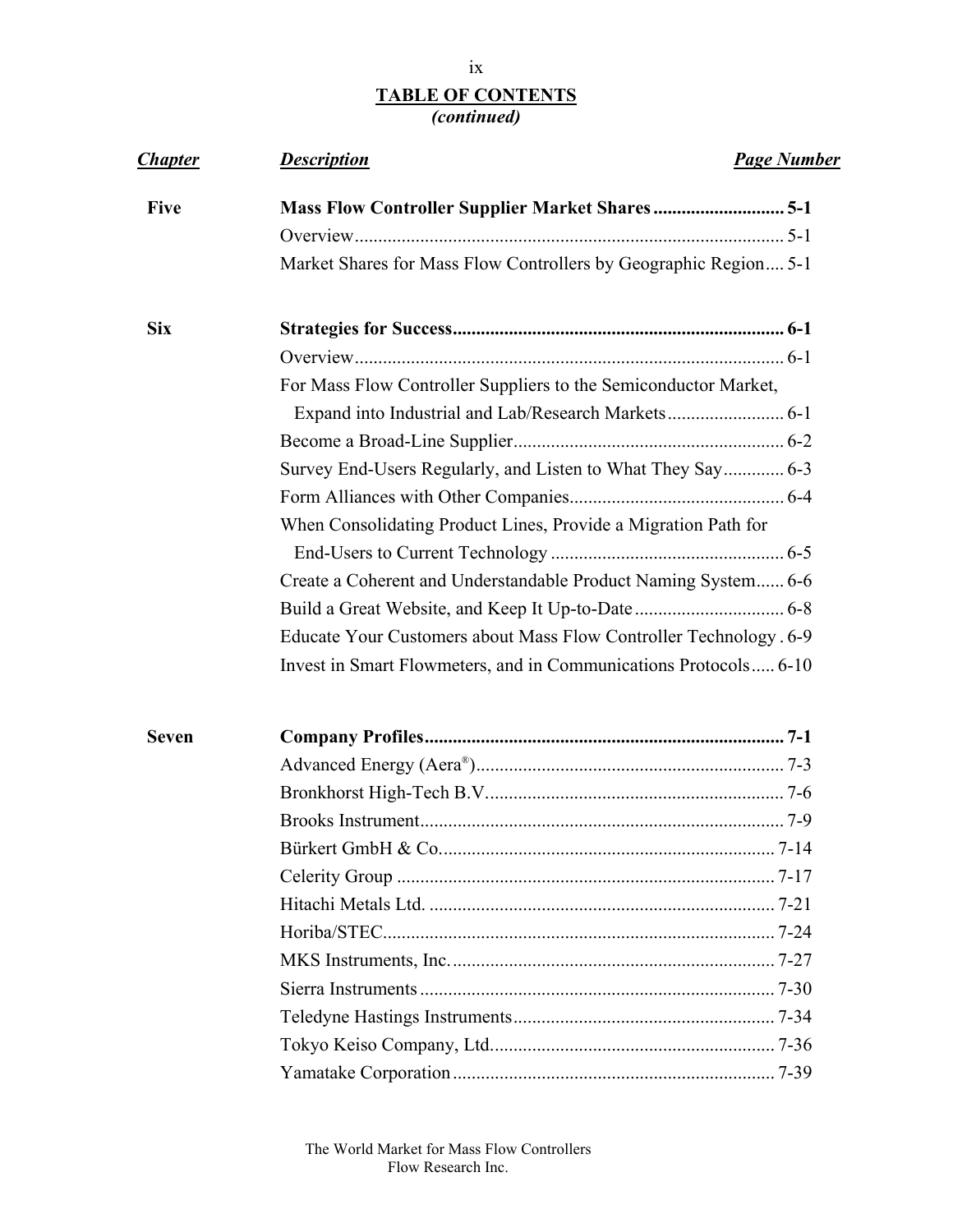#### **LIST OF TABLES**

| <b>Table</b> | <b>Description</b><br><b>Page Number</b>                     |
|--------------|--------------------------------------------------------------|
| $3 - 1$      | Advantages and Disadvantages of DP and                       |
|              |                                                              |
| $3 - 2$      | New-Technology and DP Flowmeter Principles of Operation 3-13 |
| $3 - 3$      | Paradigm Case Conditions for New-Technology Flowmeters  3-15 |
| $3-4$        |                                                              |
| $4 - 1$      | Industrial and Lab/Research Applications for Mass Flow       |
|              |                                                              |
| $6-1$        | Become a Broad-Line Supplier: Mass Flow Controller           |
|              |                                                              |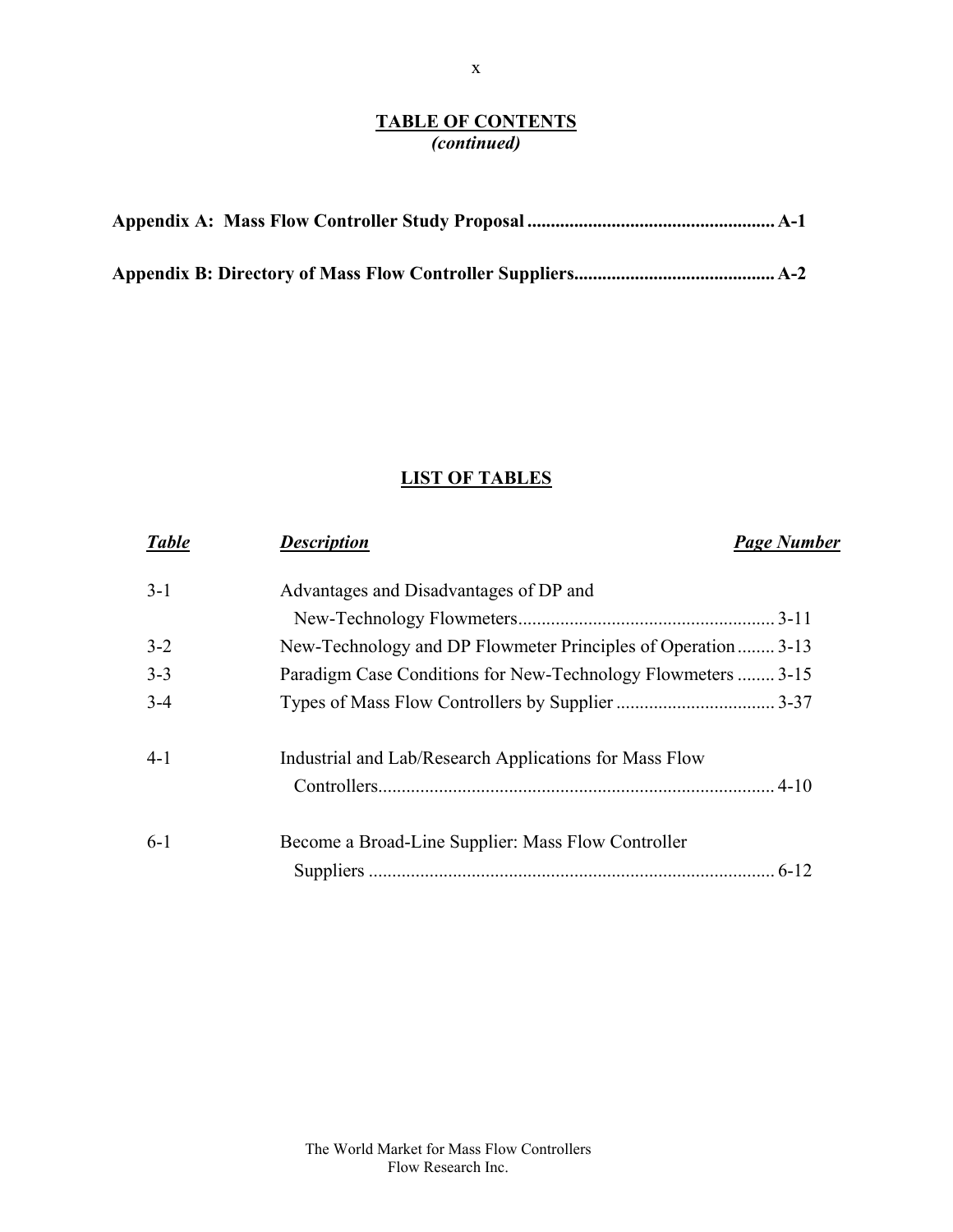# **LIST OF FIGURES**

| <b>Figure</b> | <b>Page Number</b><br><b>Description</b>                          |
|---------------|-------------------------------------------------------------------|
| $1 - 1$       | Total Shipments of Mass Flow Controllers Worldwide  1-9           |
| $1 - 2$       | Total Shipments of Mass Flow Controllers Worldwide  1-10          |
| $1 - 3$       |                                                                   |
| $1-4$         | Shipments of Mass Flow Controllers Worldwide by Type  1-12        |
| $1 - 5$       | Market Shares for the Leading Suppliers of Mass Flow Controllers  |
|               |                                                                   |
| $2 - 1$       | New-Technology and Traditional Technology Flowmeters 2-30         |
| $2 - 2$       | New-Technology Flowmeters Approved by the Fieldbus                |
|               |                                                                   |
| $4 - 1$       | Total Shipments of Mass Flow Controllers Worldwide  4-11          |
| $4 - 2$       | Total Shipments of Mass Flow Controllers Worldwide  4-12          |
| $4 - 3$       |                                                                   |
| $4 - 4$       | Shipments of Mass Flow Controllers by Region  4-14                |
| $4 - 5$       |                                                                   |
| $4 - 6$       | Average Selling Price of Mass Flow Controllers by Region 4-16     |
| $4 - 7$       | Shipments of Mass Flow Controllers Worldwide by Type  4-17        |
| $4 - 8$       | Shipments of Mass Flow Controllers Worldwide by Type  4-18        |
| $4-9$         | Shipments of Mass Flow Controllers Worldwide by Type  4-19        |
| $4 - 10$      | Shipments of Mass Flow Controllers in North America by Type  4-20 |
| $4 - 11$      |                                                                   |
| $4 - 12$      | Shipments of Mass Flow Controllers in Japan by Type  4-22         |
| $4 - 13$      | Shipments of Mass Flow Controllers in Asia w/o Japan by Type4-23  |
| $4 - 14$      | Shipments of Mass Flow Controllers in Rest of World by Type 4-24  |
| $4 - 15$      | Average Selling Price of Mass Flow Controllers Type and           |
|               |                                                                   |
| $4 - 16$      | Average Selling Price of Mass Flow Controllers Type and           |
|               |                                                                   |
| $4 - 17$      | Average Selling Price of Mass Flow Controllers Type and           |
|               |                                                                   |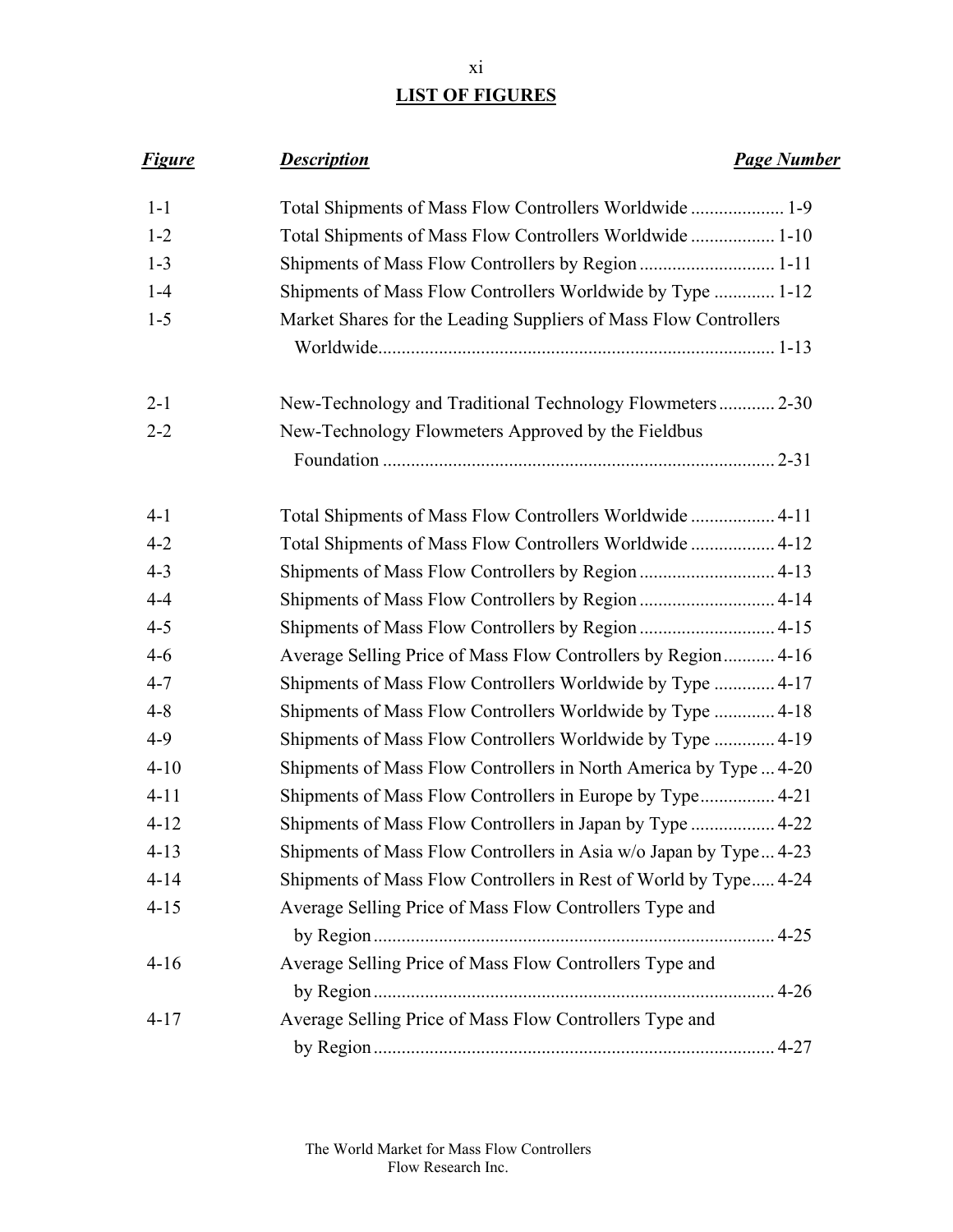#### xii **LIST OF FIGURES** *(continued)*

*Figure Description Description Page Number* 

| $4 - 18$ | Shipments of Mass Flow Controllers Worldwide by Technology 4-28 |
|----------|-----------------------------------------------------------------|
| $4 - 19$ | Shipments of Mass Flow Controllers Worldwide by Technology 4-29 |
| $4 - 20$ | Shipments of Mass Flow Controllers in North America             |
|          |                                                                 |
| $4 - 21$ | Shipments of Mass Flow Controllers in Europe by Technology 4-31 |
| $4 - 22$ | Shipments of Mass Flow Controllers in Japan by Technology  4-32 |
| $4 - 23$ | Shipments of Mass Flow Controllers in Asia without Japan        |
|          |                                                                 |
| $4 - 24$ | Shipments of Mass Flow Controllers in Rest of World             |
|          |                                                                 |
| $4 - 25$ | Shipments of Mass Flow Controllers Worldwide                    |
|          |                                                                 |
| $4 - 26$ | Shipments of Mass Flow Controllers Worldwide                    |
|          |                                                                 |
| $4 - 27$ | Shipments of Mass Flow Controllers in North America             |
|          |                                                                 |
| $4 - 28$ | Shipments of Mass Flow Controllers in Europe                    |
|          |                                                                 |
| $4 - 29$ | Shipments of Mass Flow Controllers in Japan                     |
|          |                                                                 |
| $4 - 30$ | Shipments of Mass Flow Controllers in Asia without Japan        |
|          |                                                                 |
| $4 - 31$ | Shipments of Mass Flow Controllers in Rest of World             |
|          |                                                                 |
| $4 - 32$ | Shipments of Mass Flow Controllers Worldwide                    |
|          |                                                                 |
| $4 - 33$ | Shipments of Mass Flow Controllers in North America             |
|          |                                                                 |
| $4 - 34$ | Shipments of Mass Flow Controllers in Europe                    |
|          |                                                                 |
| $4 - 35$ | Shipments of Mass Flow Controllers in Japan                     |
|          |                                                                 |
|          |                                                                 |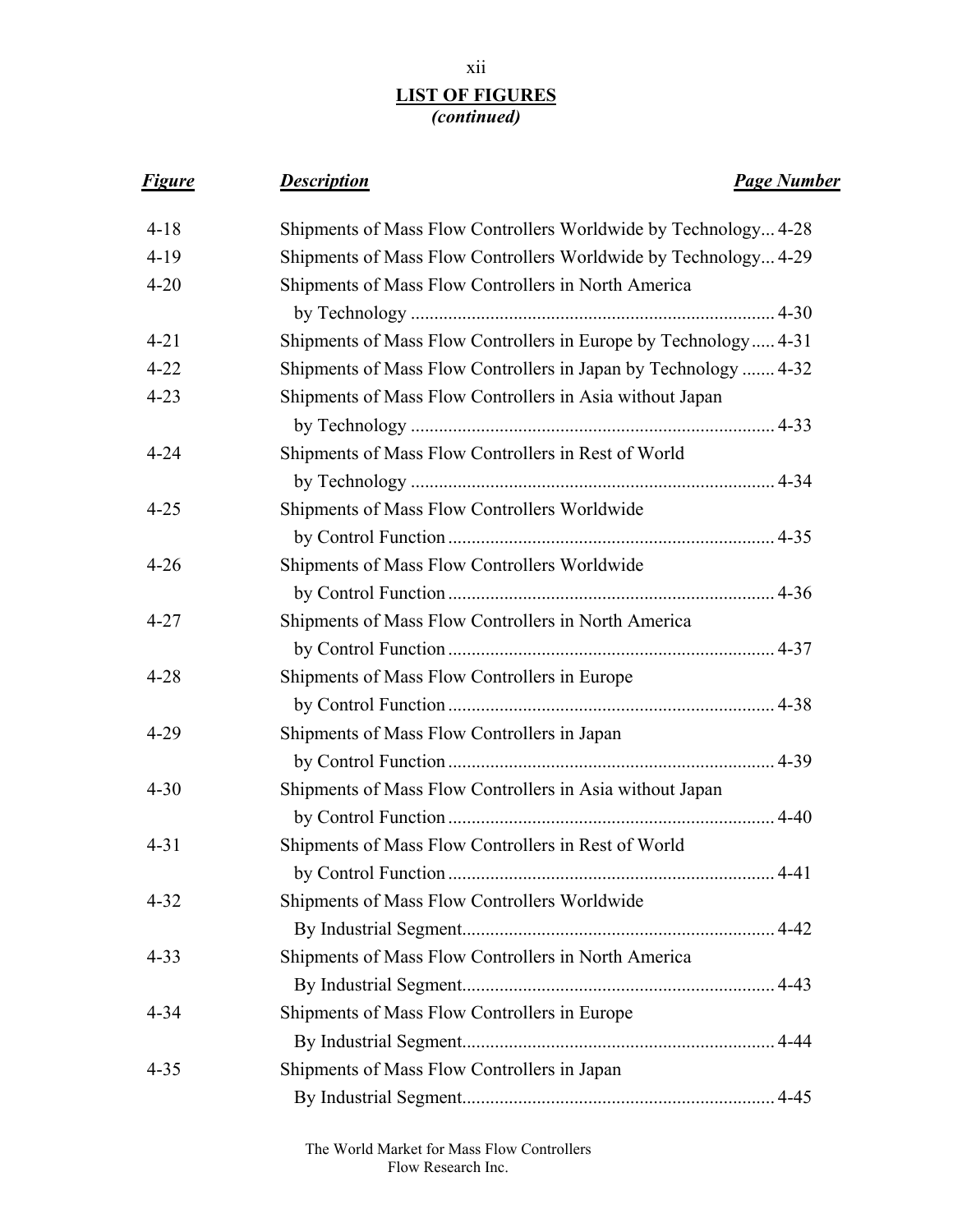### xiii **LIST OF FIGURES** *(continued)*

*Figure Description Page Number* 

| $4 - 36$ | Shipments of Mass Flow Controllers in Asia without Japan         |
|----------|------------------------------------------------------------------|
| $4 - 37$ | Shipments of Mass Flow Controllers in Rest of World              |
|          |                                                                  |
| $4 - 38$ | Shipments of Mass Flow Controllers Worldwide                     |
|          |                                                                  |
| $4 - 39$ | Shipments of Mass Flow Controllers by Region                     |
|          |                                                                  |
| $4 - 40$ | Shipments of Mass Flow Controllers by Region                     |
|          |                                                                  |
| $4 - 41$ | Shipments of Mass Flow Controllers by Region                     |
|          |                                                                  |
| $4 - 42$ | Shipments of Mass Flow Controllers Worldwide                     |
|          |                                                                  |
| $4 - 43$ | Shipments of Mass Flow Controllers by Region                     |
|          |                                                                  |
| $4 - 44$ |                                                                  |
|          | Shipments of Mass Flow Controllers Region                        |
|          |                                                                  |
| $4 - 45$ | Shipments of Mass Flow Controllers Region                        |
|          |                                                                  |
| $5 - 1$  | Market Shares for the Leading Suppliers of Mass Flow Controllers |
|          |                                                                  |
| $5 - 2$  | Market Shares for the Leading Suppliers of Mass Flow Controllers |
|          | in North America<br>$5 - 8$                                      |
| $5 - 3$  | Market Shares for the Leading Suppliers of Mass Flow Controllers |
|          |                                                                  |
| $5 - 4$  | Market Shares for the Leading Suppliers of Mass Flow Controllers |
|          |                                                                  |
| $5 - 5$  | Market Shares for the Leading Suppliers of Mass Flow Controllers |
|          |                                                                  |
| $5 - 6$  | Market Shares for the Leading Suppliers of Mass Flow Controllers |
|          |                                                                  |
|          | The World Market for Mass Flow Controllers                       |
|          | Flow Research Inc.                                               |